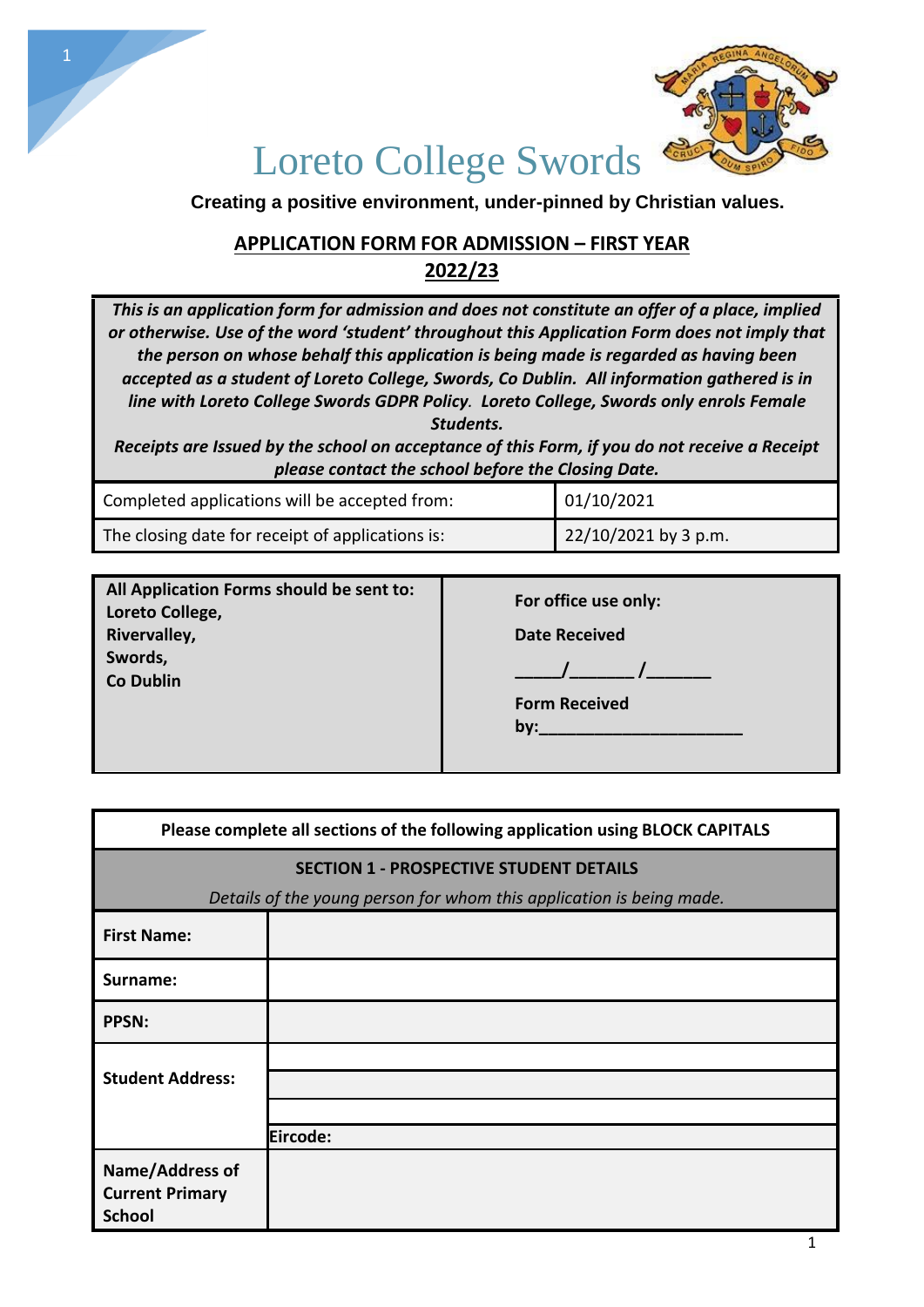# *Delete as appropriate* **Parent / Guardian 1 Parent / Guardian 2 Prefix: (***e.g.* **Mr. / Ms. / Ms.** *etc***.) First Name: Surname: Address: Eircode: Telephone no. Email address: Relationship to student: Primary Email Email Address:** Mobile Number:

#### **SECTION 2 – DETAILS OF PARENT/GUARDIAN**

*The information is sought for the purposes of making contact about this application.* 

**address for Contact by School & Mobile** 

**Number**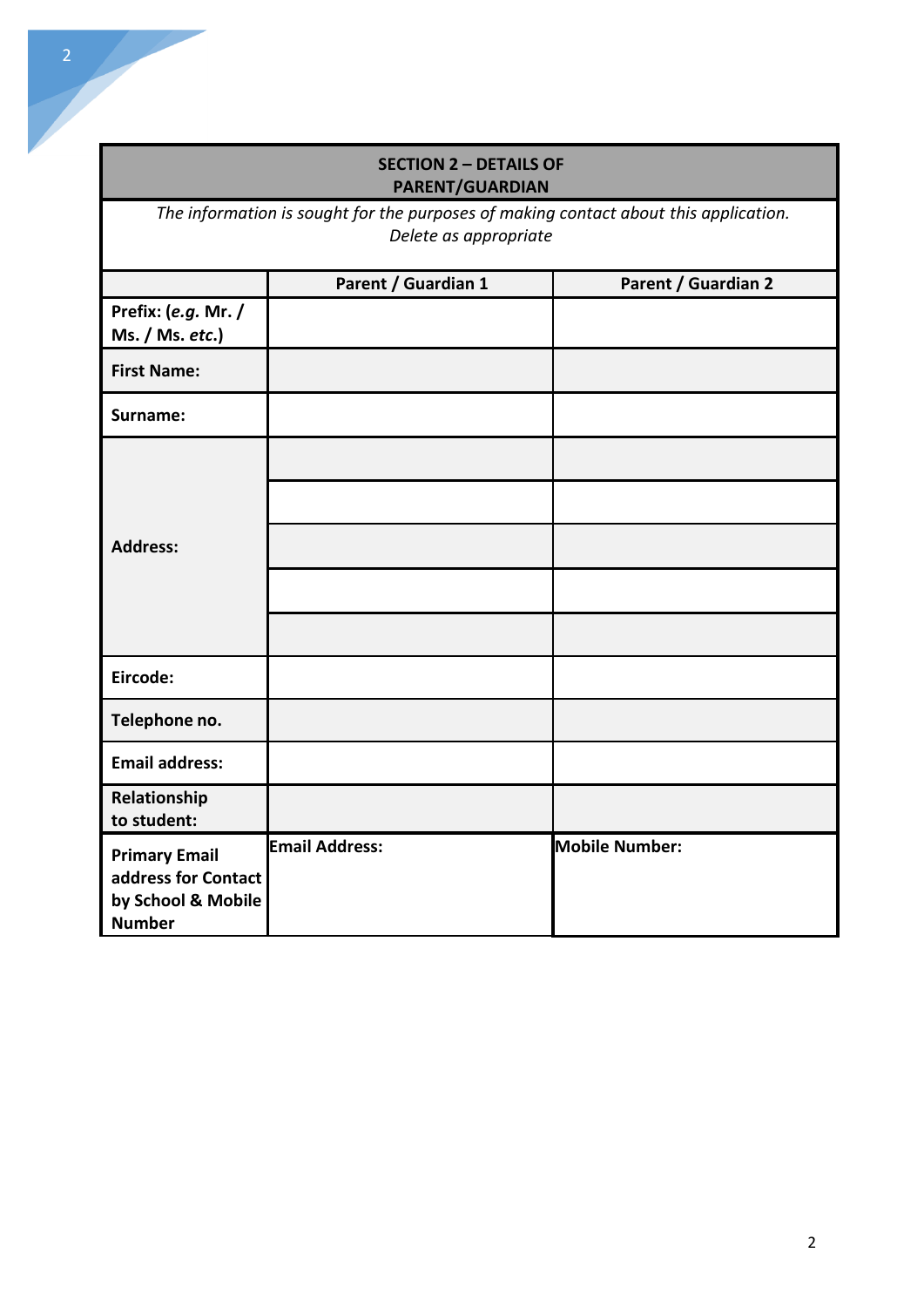#### **SECTION 3 – STUDENT CODE OF BEHAVIOUR**

**The Code of Behaviour can be found on the school website www.loretoswords.ie or from the school office. Please tick the following:**

## **I** confirm that I have read the Student Code of Behaviour. [ ]

**And**

**I confirm that the Code of Behaviour for the school is acceptable to me as the student's parent/guardian and I shall make all reasonable efforts to ensure compliance by the student if she secures a place in the school. [ ]**

**Once you have ticked both boxes above please sign your name here:**

**Signature \_\_\_\_\_\_\_\_\_\_\_\_\_\_\_\_\_\_\_\_\_\_\_\_\_\_\_\_\_ Signature \_\_\_\_\_\_\_\_\_\_\_\_\_\_\_\_\_\_\_\_\_\_\_\_\_\_\_\_\_\_**

**SECTION 4 – SELECTION CRITERIA FOR ADMISSION IN THE EVENT OF OVERSUBSCRIPTION**

*This information will assist in determining whether the student meets the admission requirements in accordance with the order of priority as set out in the applicable section of the Admission Policy for Loreto College, Swords.*

| Please complete if the student currently has siblings in this school. Please indicate their<br>names and current year of study. If the student's sibling has left, please give details of<br>attendance. |  |
|----------------------------------------------------------------------------------------------------------------------------------------------------------------------------------------------------------|--|
| Name:<br>(i)                                                                                                                                                                                             |  |
| Year:                                                                                                                                                                                                    |  |
| (ii)<br>Name:                                                                                                                                                                                            |  |
| Year:                                                                                                                                                                                                    |  |

| If the student's mother was a past pupil of Loreto College, Swords, please indicate mother's |                                  |
|----------------------------------------------------------------------------------------------|----------------------------------|
| name and years of attendance. Student must be attending a Primary School that is             |                                  |
|                                                                                              | listed in the Admissions Policy. |
| (i) Name:                                                                                    |                                  |
| Year:                                                                                        |                                  |